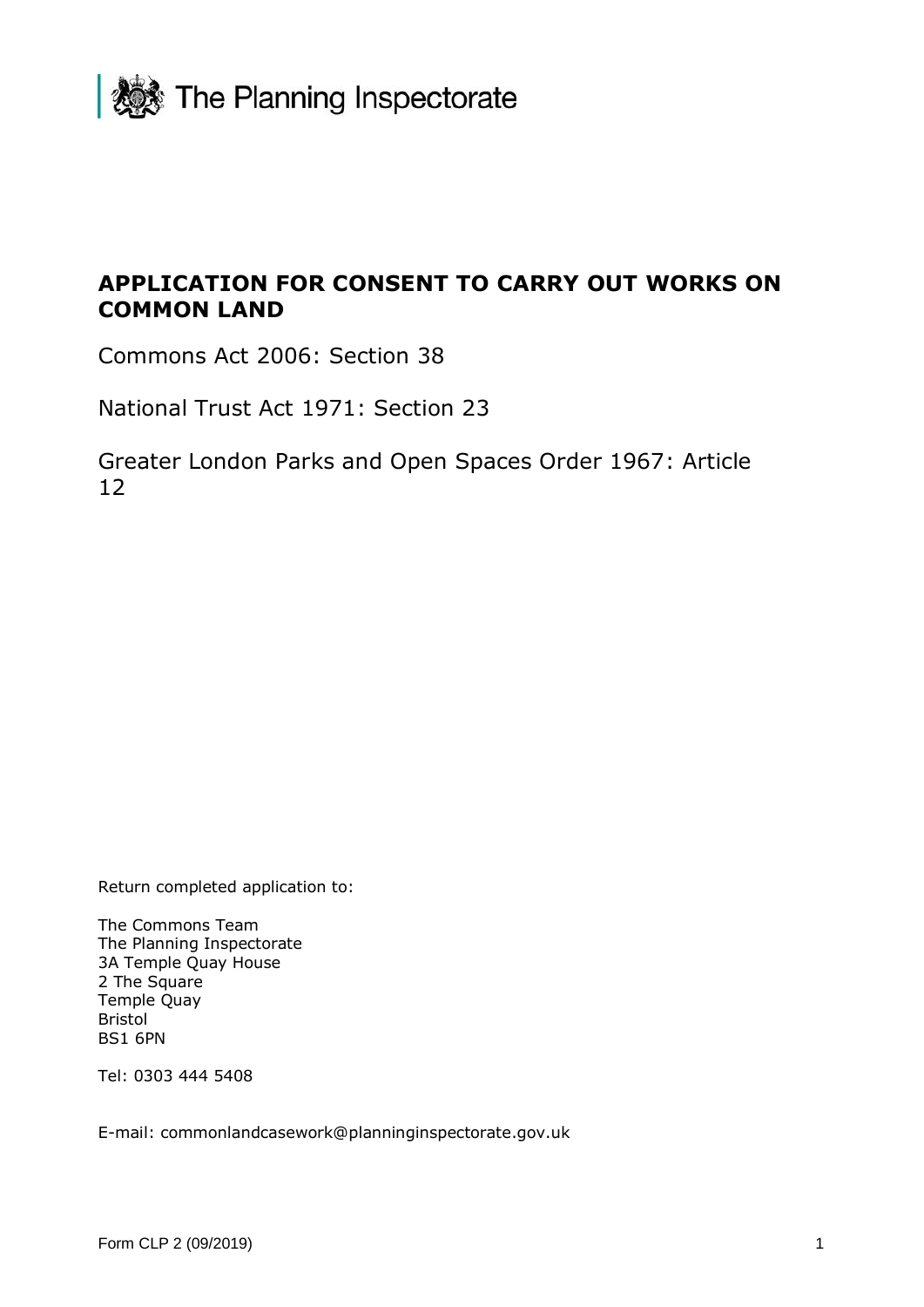- **Before you apply for consent you should consult informally and widely about the proposed works as this may help you identify and overcome any objections.**
- Answer all the questions on this form in full, tick all relevant boxes and use a separate sheet where there is insufficient space for your answer.
- Refer to separate **Notes** on completing this form (the "Notes") and **Guidance Sheets** (listed at **Annex F** of the **Notes)** before applying.
- Read **Guidance Sheets 1a, 1b and 1c** for all Section 38 cases.
- Read **Guidance Sheet 2a** if the land is owned by the National Trust.
- Read **Guidance Sheet 2b** if the land is registered as a town or village green.
- Read **Guidance Sheet 2c** if the land is regulated by a scheme of management.
- Read **Guidance Sheet 2d** if the land is owned/managed by a London Borough Council.

## **Legislation**

This application is made under:

- $\angle$  Section 38: Commons Act 2006 for land which is:-
	- registered common land
	- other land (e.g. registered town or village green) to which Section 38 applies
- $\Box$  Section 23: National Trust Act 1971
- Article 12: The Greater London Parks and Open Spaces Order 1967

## **SECTION A – The common land**

1. Name and full address of common

CL no or VG no

Newlands Corner Guildford GU4 8SE CL344 Surrey County Council

> e e rr a e ld r

Commons Registration Authority (Usually the county council or unitary

#### **SECTION B1 – The applicant**

2. Forename

Josh Earthoff Chambers<br>
Chambers<br>
Surrey County Council<br>
Mr

Surname

authority)

Organisation (if appropriate) Title (Mr/Mrs/Miss/Dr)

Chambers

Full Postal Address

| Whitebeam Lodge     |  |
|---------------------|--|
| <b>Merrow Depot</b> |  |
| <b>Merrow Lane</b>  |  |
| Guildford           |  |
|                     |  |

Surrey County Council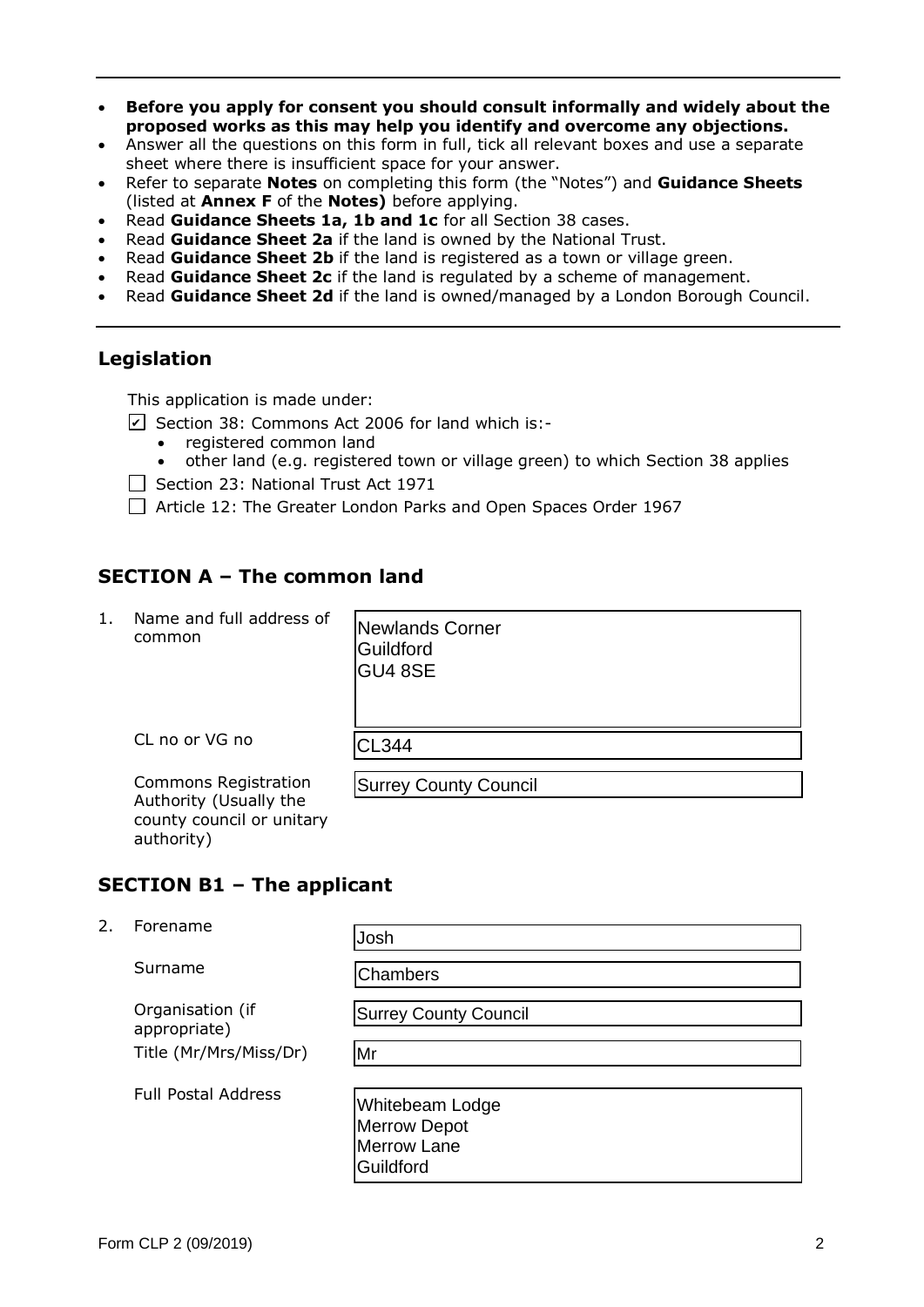| Postcode<br>GU4 7BQ              |              |                                |        |  |
|----------------------------------|--------------|--------------------------------|--------|--|
| Telephone No/Mobile              | 01483 518614 |                                |        |  |
| E-mail address                   |              | ljosh.chambers@surreycc.gov.uk |        |  |
| Do you prefer to be contacted by |              | Post                           | E-mail |  |

(ignore if you are using an agent)

**SECTION B1a – The agent (where relevant)**

| 3a. Forename                     |      |        |  |
|----------------------------------|------|--------|--|
| Surname                          |      |        |  |
| Organisation (if<br>appropriate) |      |        |  |
| Title (Mr/Mrs/Miss/Dr)           |      |        |  |
| <b>Full Postal Address</b>       |      |        |  |
| Postcode                         |      |        |  |
| Telephone No/Mobile              |      |        |  |
| E-mail address                   |      |        |  |
| Do you prefer to be contacted by | Post | E-mail |  |

## **SECTION B2 – The owner of the common land**

| 4. | Forename                         | Michael                                                           |
|----|----------------------------------|-------------------------------------------------------------------|
|    | Surname                          | <b>Baxter</b>                                                     |
|    | Organisation (if<br>appropriate) | <b>Albury Estate</b>                                              |
|    | Title (Mr/Mrs/Miss/Dr)           | Mr                                                                |
|    | <b>Full Postal Address</b>       | <b>Estate Office</b><br><b>Weston Yard</b><br>Albury<br>Guildford |
|    | Postcode                         | GU5 9AF                                                           |
|    | Telephone No/Mobile              | 01483 202323                                                      |
|    | E-mail address                   | michael.baxter@alburyestate.co.uk                                 |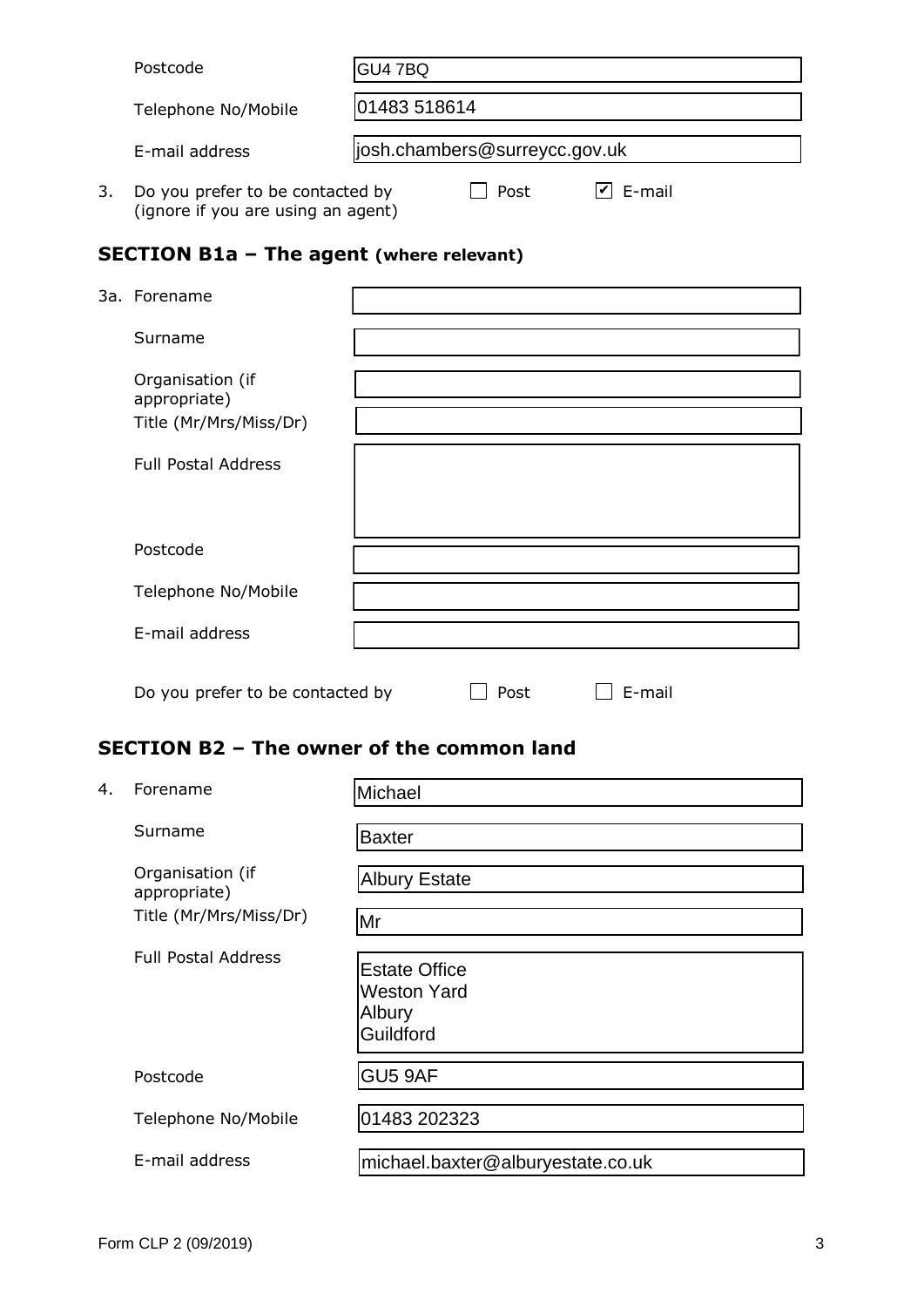## **SECTION C – Area of common and common rights**

5. What is the total area of the common as registered?

103.2 acres

What common rights, if any, are registered? (e.g. number and type)

| N/A |  |  |
|-----|--|--|
|     |  |  |
|     |  |  |
|     |  |  |
|     |  |  |
|     |  |  |
|     |  |  |
|     |  |  |
|     |  |  |

Are the common rights ever exercised?  $\Box$  Yes  $\Box$  No

| Yes | $ \boldsymbol{v} $ | N |
|-----|--------------------|---|
|     |                    |   |

6.

If yes, please give details e.g. which commoners are active, which rights are exercised and how frequently?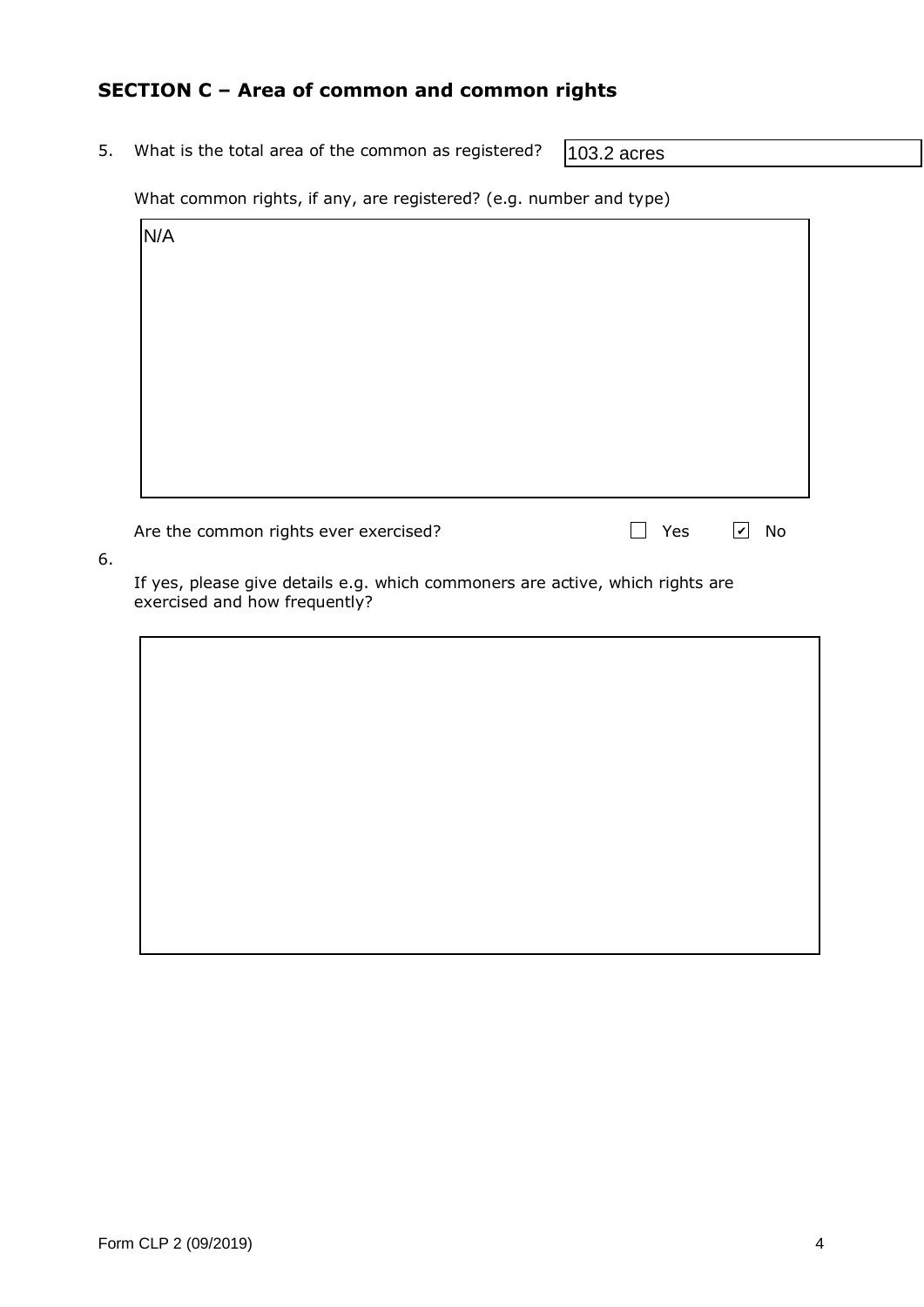7. Give details of any relevant leaseholders, other occupiers, those holding any relevant charges or those with rights of access over the land.

| N/A |  |  |  |
|-----|--|--|--|
|     |  |  |  |
|     |  |  |  |
|     |  |  |  |
|     |  |  |  |

- **SECTION D1 – The proposal**
- 8. What works are proposed? (tick **all** that apply)
	- $\mathsf{\Sigma}\rangle$  fencing
	- $\Box$  building(s)
	- $\mathcal{I}$  other structures(s)
	- $\Box$  ditch(es), trench(es), embankment(s)
	- $\Box$  sealed paths, roads or tracks (e.g. concrete or tarmacadam)
	- $\Box$  other works, please specify:

Fencing = Relocate current bin storage area fencing and bins from opposite toilet block to the rear of the motorbike parking area on the far side of the natural path.<br>Other structures = Natural timber materials arranged to

- 9. Are the proposed works permanent or temporary?
	- $\mathbf{Y}$  permanent
	- $\Box$  temporary
	- $\Box$  mixed permanent and temporary

If temporary, how long will they be needed?

| 10. Is this application, or any part of it, for works that have<br>already been carried out? | Yes <i>V</i> No |  |
|----------------------------------------------------------------------------------------------|-----------------|--|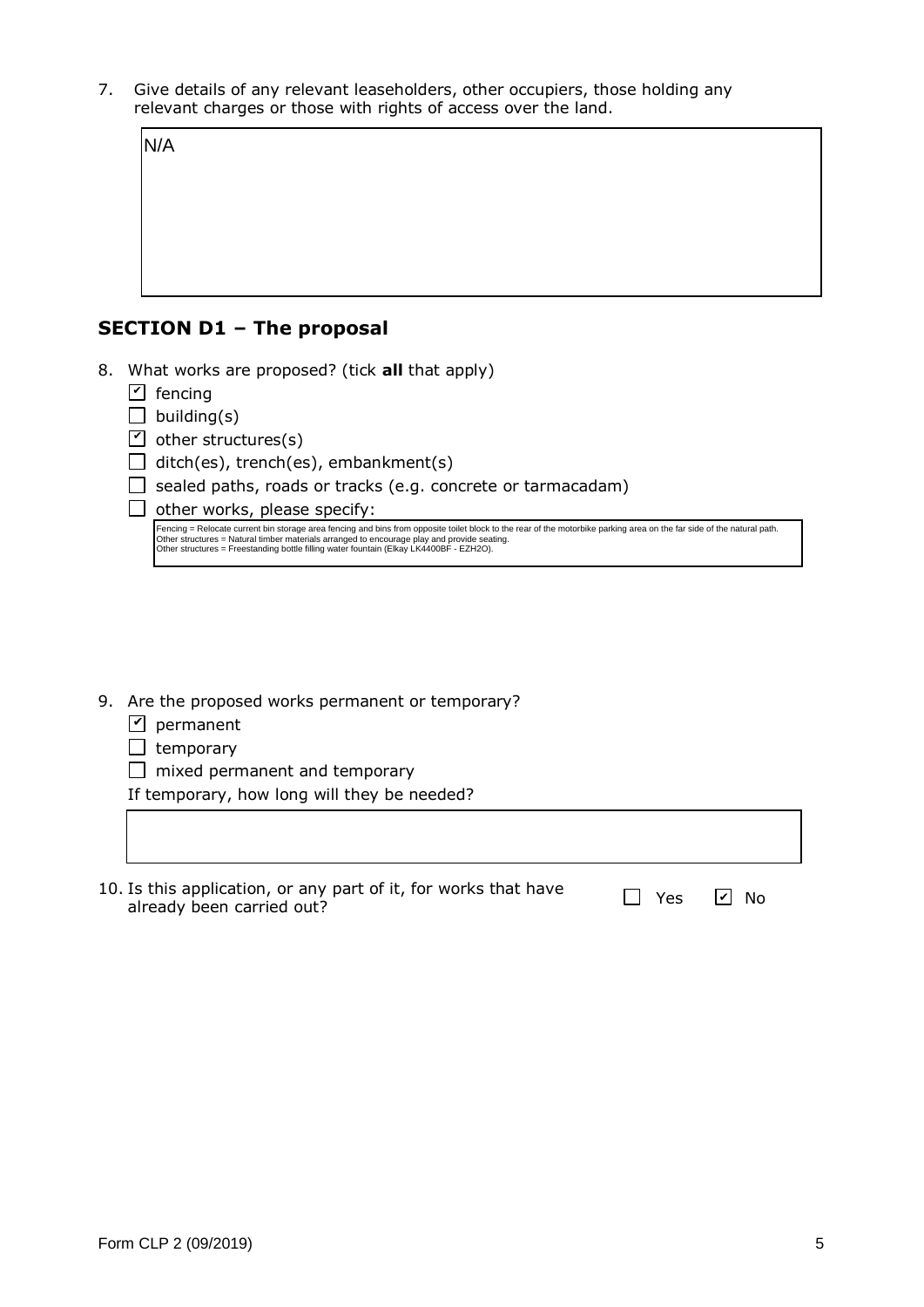11. Describe the proposed works below, including the area (in square metres) that they will occupy. Please include details such as materials to be used and dimensions of all structures. Make clear which works are permanent, which are temporary, and which works, if any, have already been carried out. (If the works are only for fencing go straight to Section D2)

For a full description of the proposed works and site plans please see the attached documents listed below - no works have yet been carried out. The new proposals for a Natural Play Area are over a smaller area following the feedback on the previous proposals for a Natural Play Trail over a larger area.

Annex A - Newlands Corner Natural Play site plans

Annex B - Newlands Corner Natural Play drawings and cutting list (includes photos of a similar Natural Play Area recently installed at Chinthurst Hill Car Park)

Annex C - Newlands Corner Natural Play description of works

The proposed works are: (i) a natural timber play area on 25 square metres; (ii) improved picnic area with 16 oak picnic tables ; (iii) relocating bin store fenced area on 5 square metres; (iv) a freestanding bottle filling water fountain on 0.3 square metres.

(i) The natural timber play area will be located between the café and toilet buildings in the section of the common where the previous play area was located. The existing wooden post and rail fence covers two sides of the play area and will be retained and extended by 10 meters on the north side of the play area in front of the toilet block (more details in Section D2). (ii) The installation of 16 picnic tables will be a mix of new and existing and will be installed at various locations near the café building along with some additional natural tree stump and log seating. (iii) The bin store fenced area will be moved from opposite the toilet building to north of the motorbike parking area on the far side of the natural path. The new timber fencing will be 2 metres high hit and miss with an access point for bin collections (more details in Section D2). (iv) The bottle filling water fountain is the Elkay LK4400BF and is H162.6cm x W25.4cm x D25.4cm. This is not included on the site plans but will be located to the west of the visitor centre building, on the grass area next to the hedge, and will be installed directly onto the existing grass surface.

12. Explain why the proposed works are needed and how they fulfil the criteria set out in Section 39 of the Commons Act 2006. If the proposed works include fencing, please also complete section D2.

The proposed works to provide a natural play area for children will fulfill the criteria set out in s.39.1a, ie: The interests of persons having rights in relation to, or occupying, the land (and in particular persons exercising rights of common over it).

We have sought a screening report of the proposals for an Environmental Impact Assessment (EIA) Screening Opinion which found that our proposals would upgrade the existing visitor facilities at Newlands Corner.

The affected site is situated within the boundaries of the Surrey Hills Area of Outstanding Natural Beauty (AONB) and within the boundaries of the Newlands Corner West to White Lane Site of Nature Conservation Importance (SNCI) and the proposal has been evaluated by the County Planning Authority (CPA) in line with the Town & Country Planning (Environmental Impact Assessment) Regulations 2017 (Statutory Instrument 2017 No.571) as amended (the EIA Regulations) and the advice set out in the national Planning Practice Guidance (nPPG) on EIA.

It is recommended that the proposed development would not give rise to significant environmental impacts and would not be classed as 'EIA development'. Copies of the screening reports are attached under ANNEX D1 and ANNEX D2.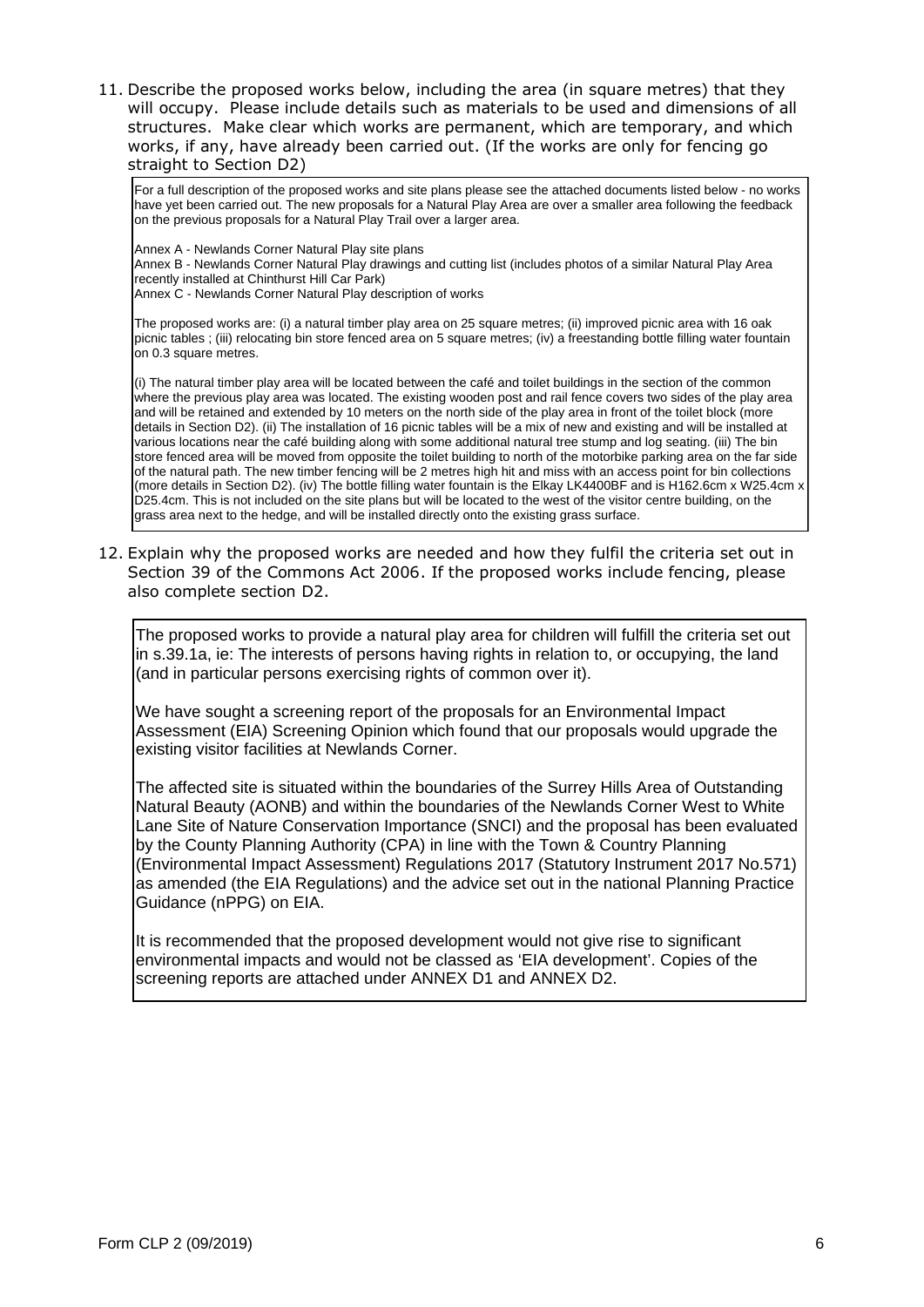13. Give details of any measures proposed to mitigate the visual impact of the works and, where appropriate, the way in which the common will be restored once the works are completed if consent is granted.

The installation has been designed to merge with and reflect the natural surroundings and will be constructed with locally sourced timber (mainly oak, larch and douglas fir) from sustainably managed forests on the Albury Estate in Guildford. The timber will be bought from the common land owner Michael Baxter.

Planting will be carried out in the area as indicated in Section D2 Question 17 below. More information can also be found on the attached document ANNEX C. In addition to the planting listed we are proposing to plant new hedging along the west side of the motorbike parking area to act as a second barrier between the parking and picnic areas - this would also absorb some of the sound of motorbikes.

### **SECTION D2 – Where the proposed works include fencing (temporary and permanent)**

(If your proposal does not include fencing, go straight to Section E)

14. Please give details of the type(s) of fence proposed, including the height and length, the area (in square metres) it will enclose and the materials used.



15. Please explain why the fencing is needed and how it fulfils the criteria set out in Section 39 of the Commons Act 2006. This should cover: why fencing of this type is needed, what the aim of the fencing is, and why it is the length proposed. You should also explain what other types of fencing, if any, have been considered and rejected. If you are applying for permanent consent please explain why temporary consent is not appropriate.

The proposed works to extend the play area post and rail fencing is for children's safety and protection from wandering off and getting lost and will fulfill the criteria set out in s.39.1a, ie: The interests of persons having rights in relation to, or occupying, the land (and in particular persons exercising rights of common over it). The works also fulfill the criteria set out in s.39.2a, ie: nature conservation as the fence will also stop users of the natural play area from entering and damaging the sensitive natural habitats which contains dormice, orchids and wildlife that supports blue butterflies.

The proposed works to create a fence for the bin store will fulfill the criteria set out in s.39.2a, ie: nature conservation as the fence will contain the waste and prevent deer or other animals from entering the bin store and harming themselves or spreading the waste around the sensitive natural habitats.

The proposed timber kneerail is to visually separate the picnic area and motorcycle parking area from the natural play area. The additional hedge planting along the west side of the motorbike parking area would act as a fence and a noise barrier between the parking and picnic areas.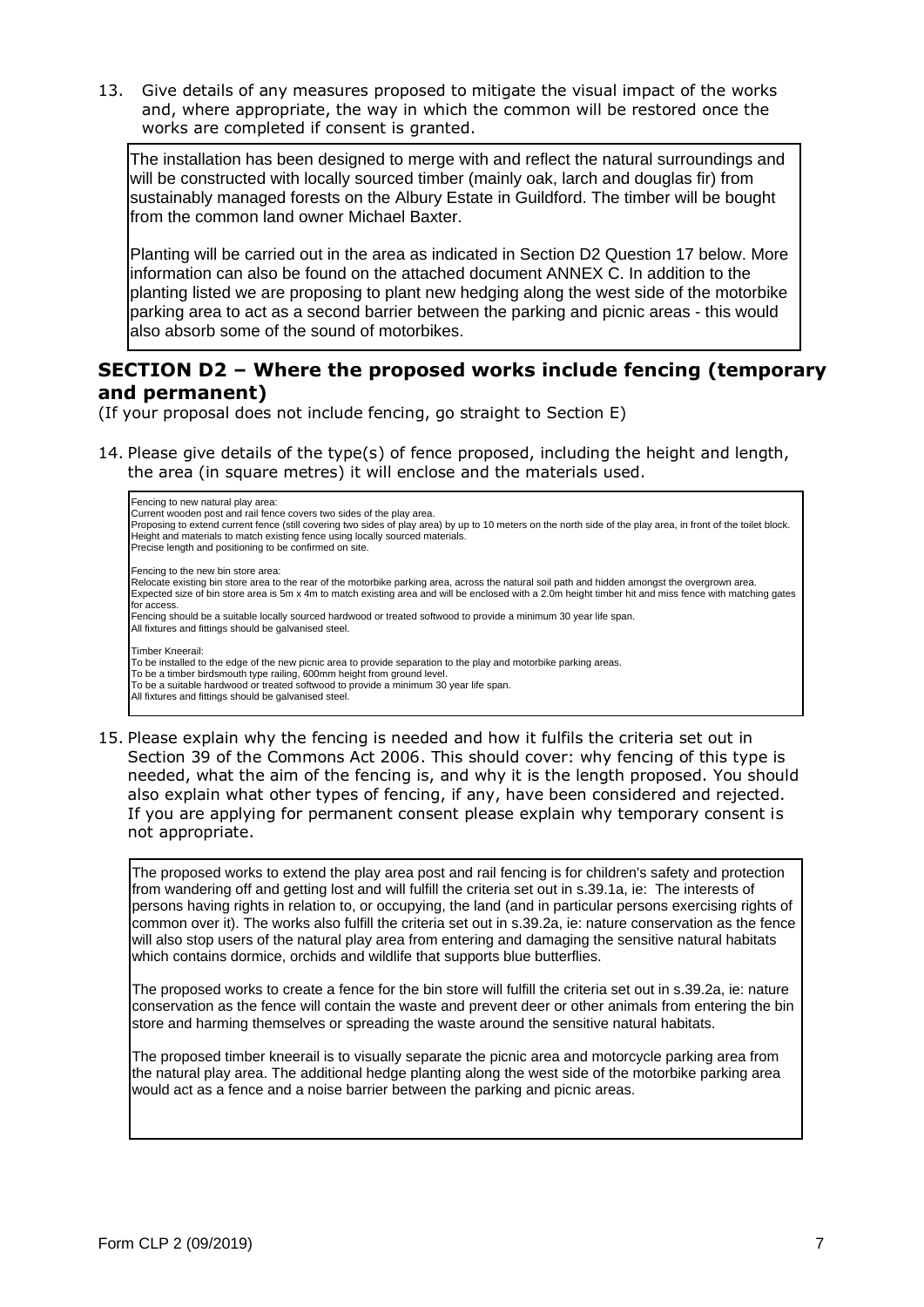16. Please say what other measures (if any) you have considered (i.e. alternatives to fencing) and explain why these are not suitable.



17. Give details of any measures proposed to mitigate the visual impact of the fencing.



18. Give details of the number, type and location of stiles, gates, gaps or other means of access.

The natural play area is not proposed to be enclosed and will remain open on two sides.

The bin store will be enclosed and have a gate as detailed above.

## **SECTION E – Planning permission**

- 19. a) Is planning permission needed for your proposal?
	- b) If yes, has planning permission been given?

| $\Box$ Yes | $\boxed{\mathsf{v}}$ No |
|------------|-------------------------|
| $\Box$ Yes | $\Box$ No               |
| . .        |                         |

If yes to b), please enclose a copy of the planning permission.  $\Box$  Copy enclosed.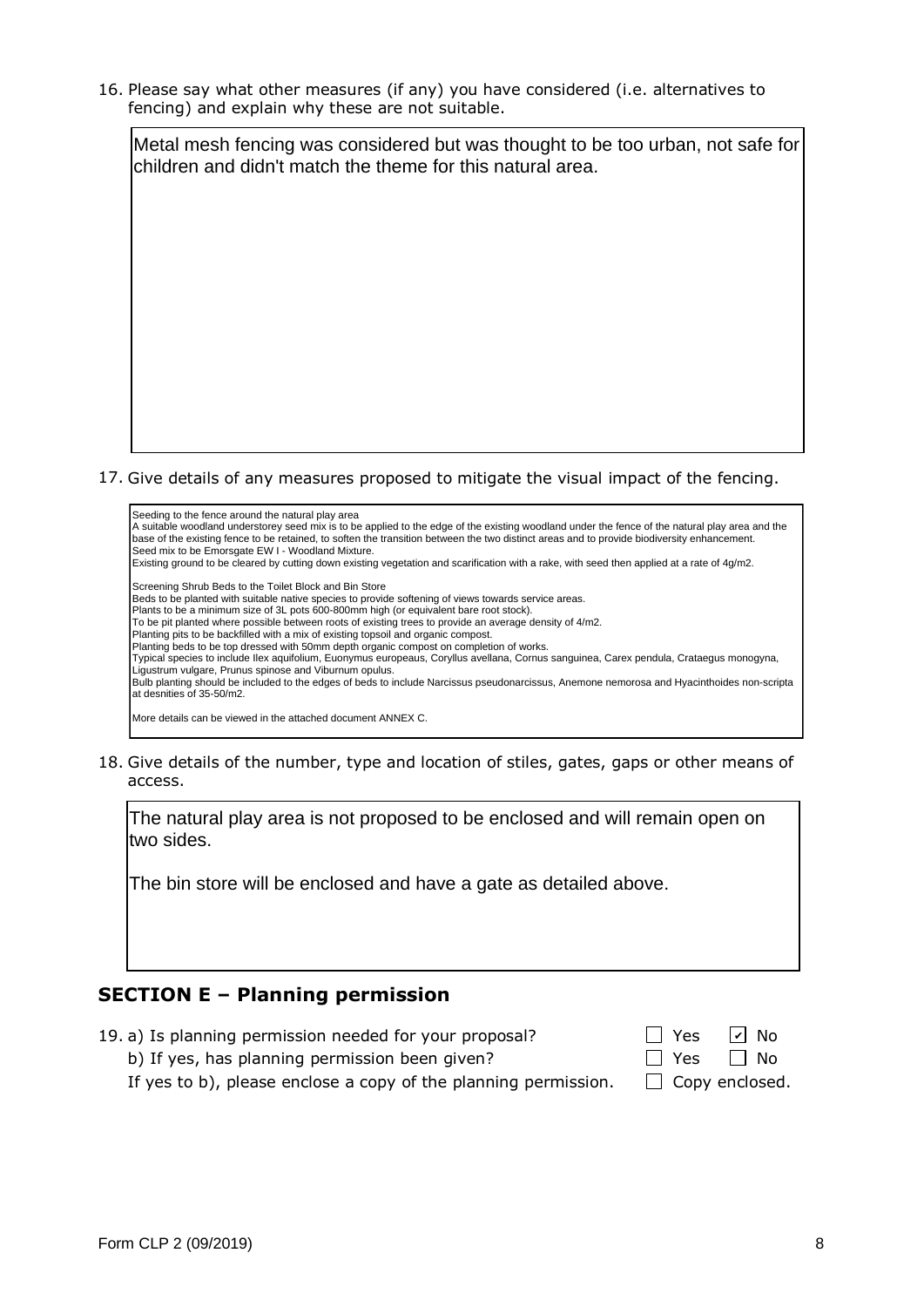## **SECTION F – Designations**

|                                                                               | 20. Is the proposal in or near a Site of Special Scientific Interest<br>(SSSI), a Special Area of Conservation (SAC) a Special<br>Protection Area (SPA), or a wetland listed in accordance with the<br>Ramsar convention?<br>If yes, please give details and identify this area on the map (see Section J). |                     | Yes        | $ v $ No       |
|-------------------------------------------------------------------------------|-------------------------------------------------------------------------------------------------------------------------------------------------------------------------------------------------------------------------------------------------------------------------------------------------------------|---------------------|------------|----------------|
|                                                                               |                                                                                                                                                                                                                                                                                                             |                     |            |                |
|                                                                               | 21. Will the proposal affect a Scheduled Ancient Monument (SAM)?<br>If yes, please give details and identify the location of the SAM on the map (see<br>Section J).                                                                                                                                         |                     | $\Box$ Yes | $ v $ No       |
|                                                                               |                                                                                                                                                                                                                                                                                                             |                     |            |                |
|                                                                               |                                                                                                                                                                                                                                                                                                             |                     |            |                |
|                                                                               | 22. Is the proposal in a National Park?                                                                                                                                                                                                                                                                     |                     | Yes        | $ v $ No       |
|                                                                               | If yes, please give the name of the National Park.                                                                                                                                                                                                                                                          |                     |            |                |
|                                                                               | Is the proposal in an Area of Outstanding Natural Beauty                                                                                                                                                                                                                                                    |                     | $ v $ Yes  | No             |
|                                                                               | (AONB)?<br>If yes, please give the name of the AONB.                                                                                                                                                                                                                                                        | <b>Surrey Hills</b> |            |                |
|                                                                               | Will the proposal affect an area of special landscape value or<br>World Heritage Site?                                                                                                                                                                                                                      |                     | Yes        | $\boxed{v}$ No |
| If yes, please give details and identify the area on the map (see Section J). |                                                                                                                                                                                                                                                                                                             |                     |            |                |
|                                                                               |                                                                                                                                                                                                                                                                                                             |                     |            |                |
|                                                                               | SECTION G - Existing works and adjacent common land                                                                                                                                                                                                                                                         |                     |            |                |
|                                                                               | 23. Are there any existing buildings, roads, fences or other<br>constructions on the common?                                                                                                                                                                                                                |                     | $ v $ Yes  | No             |
|                                                                               | If yes, please give details. Please also identify these on the map (see Section J).                                                                                                                                                                                                                         |                     |            |                |

Cafe, Visitor Information Centre and Toilets. The proposed new natural play area is to replace an area that previously had metal urban style playground equipment installed in.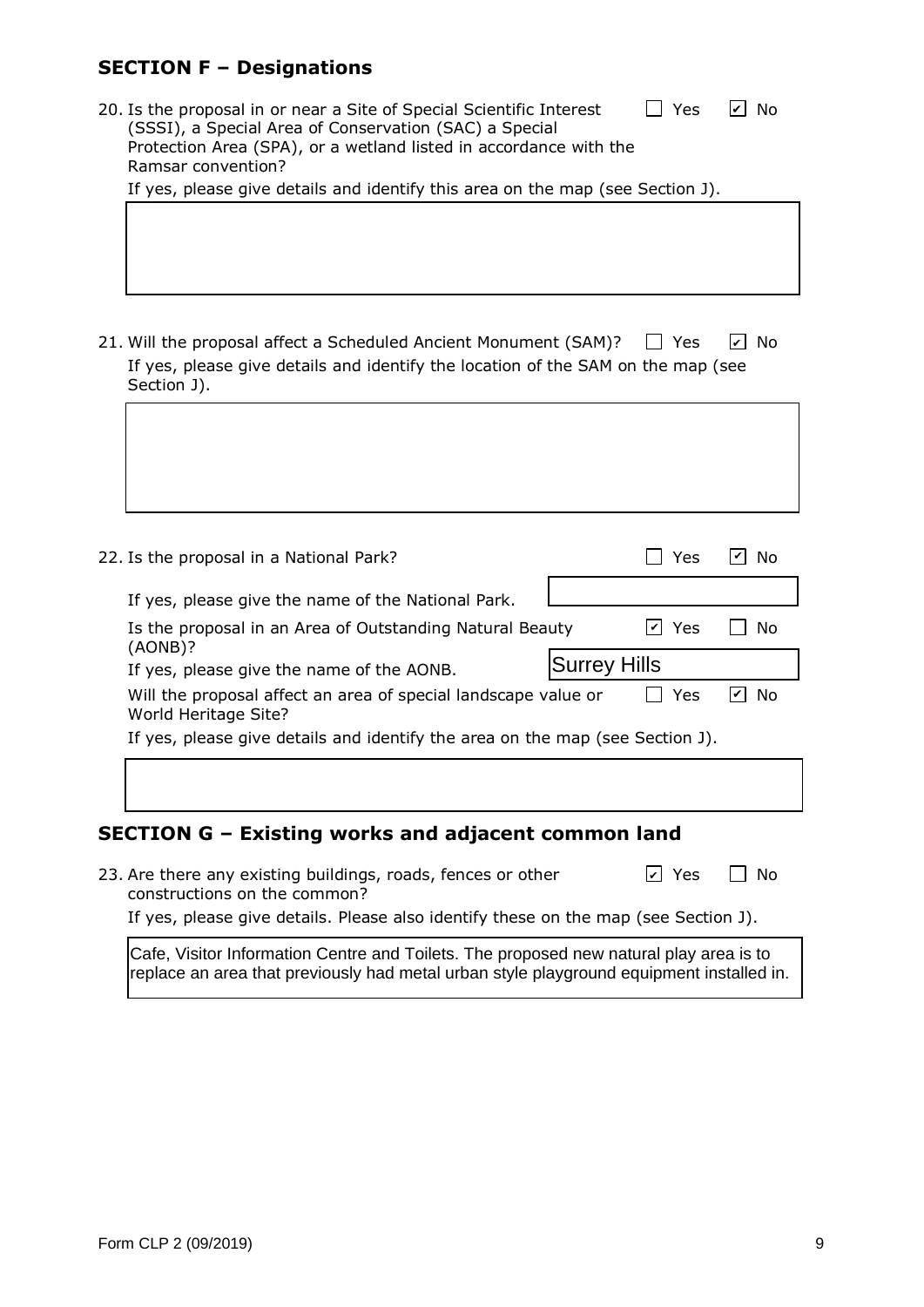| 24. Does any area of common land or village green of a different | $\sqrt{2}$ Yes | <b>No</b> |
|------------------------------------------------------------------|----------------|-----------|
| registration number adjoin the common on which the works are     |                |           |
| proposed?                                                        |                |           |

If yes, please give details. Please also identify the boundaries on the map (see Section J).

CL3 - Merrow Downs

#### **Section H – Procedure**

25. Most applications are determined by the written representation procedure. However, we may decide that a site inspection by an Inspector is needed. Where we decide that there should be a site inspection the Inspector will usually visit the site unaccompanied.

| Do you wish to be present or be represented at the site visit? $\triangledown$ Yes $\Box$ No |  |
|----------------------------------------------------------------------------------------------|--|
| If yes, please suggest a suitable meeting place.                                             |  |

Newlands Corner Visitor Centre GU4 8SE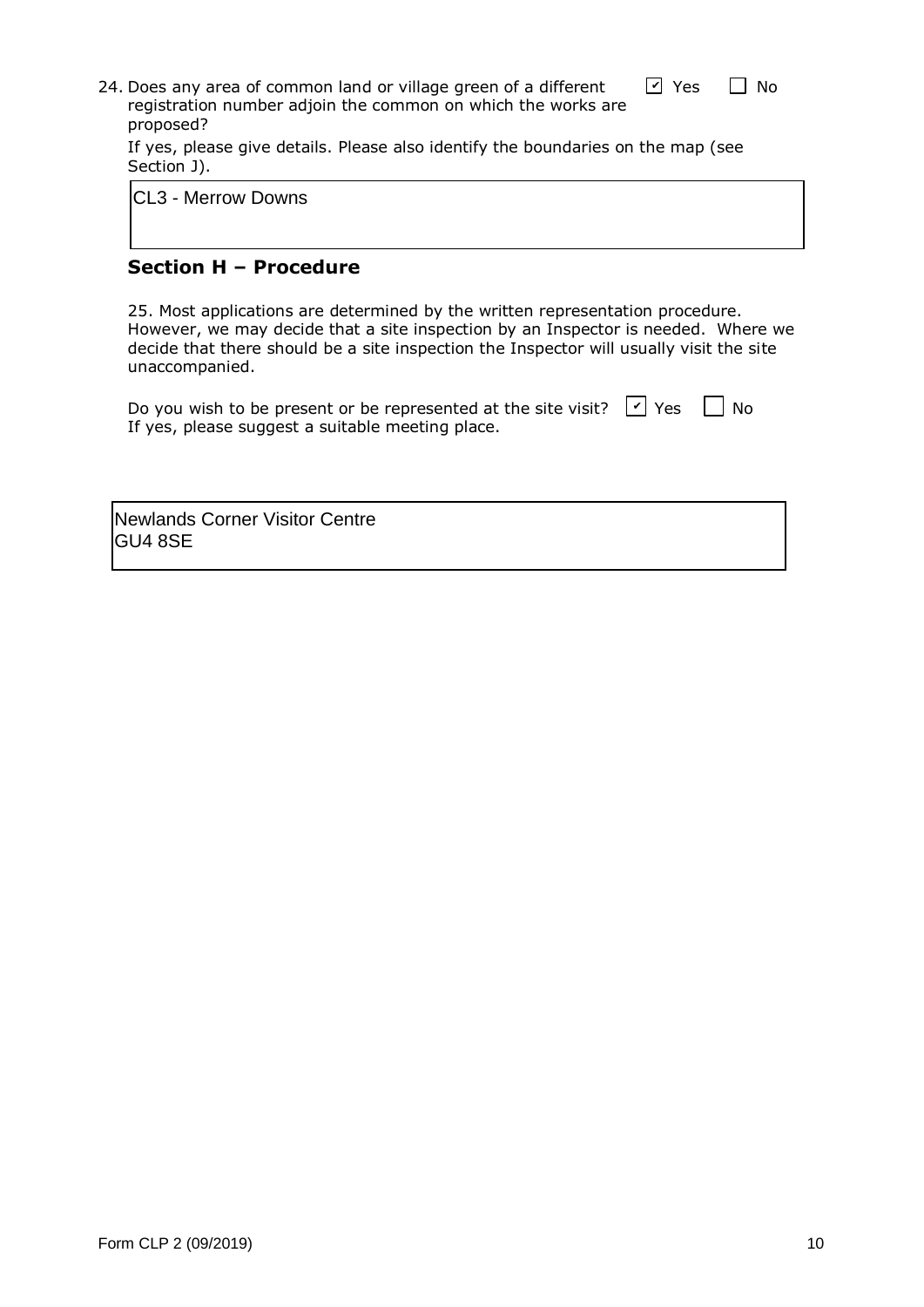## **SECTION I – Advertisement and consultation**

- 26. **You must advertise your proposal** in one main local newspaper and at the main points of entry to the common (or, if there are none, at a conspicuous place on the boundary of the common). Use the draft notice at **Annex A** of the **Notes**.
- 27. You must also send a copy of the notice (using the letter at **Annex C, C1** or **C2** of the **Notes**) to the following:

| $ \mathcal{V} $    | the owners of the land (if different from the applicant)                                                                                  |
|--------------------|-------------------------------------------------------------------------------------------------------------------------------------------|
|                    | the commons council or commoners' association (if there is one)                                                                           |
|                    | all active commoners                                                                                                                      |
|                    | others with a legal interest e.g. tenants, those with easements, or<br>other rights over the land and any other person occupying the land |
| $ \boldsymbol{v} $ | the Parish Council                                                                                                                        |
| $ \boldsymbol{v} $ | the relevant Commons Registration Authority (usually the county<br>council or unitary authority), District or Borough Council             |

- Natural England (Please send only to enquiries@naturalengland.org.uk)  $\vert\bm{\triangledown}\vert$
- <u>시</u> Historic England
- $\Box$  National Park Authority (if the proposal is in a National Park)
- **⊿** AONB Conservation Board or Joint Advisory Committee (if the proposal is in an AONB)
- $\Box$  Open Spaces Society
- $\blacktriangleright$  the local authority archaeological service
- 28. Which newspaper has the advertisement appeared in? On what date?  $\nabla$  Open Spaces Society<br>  $\nabla$  the local authority archaeological<br>
ch newspaper has the<br>
extrisement appeared in?<br>
What date?<br>
What date will the<br>
exentation period end?<br>  $\begin{array}{|l|}\n\hline\n18 \text{ July 21}\n\hline\n\end{array}$

|                   | <b>Surrey Advertiser</b> |  |  |  |
|-------------------|--------------------------|--|--|--|
|                   |                          |  |  |  |
| <b>18 June 21</b> |                          |  |  |  |

On what date will the representation period end?

**This date must be at least 28 days from the date the application is advertised. Incorrect notices are a common problem and may result in you having to re-advertise, so please read Section I of the Notes carefully.**

## **Section J – Maps**

29. Please enclose two copies of the map that meets the requirements set out in Section J of the Notes. The map should show everything required by sections F and G of this form, and it must clearly show what you are proposing to do and where. **Incorrect or unclear maps are a common type of problem with applications for works, so please read Section J of the Notes carefully.**